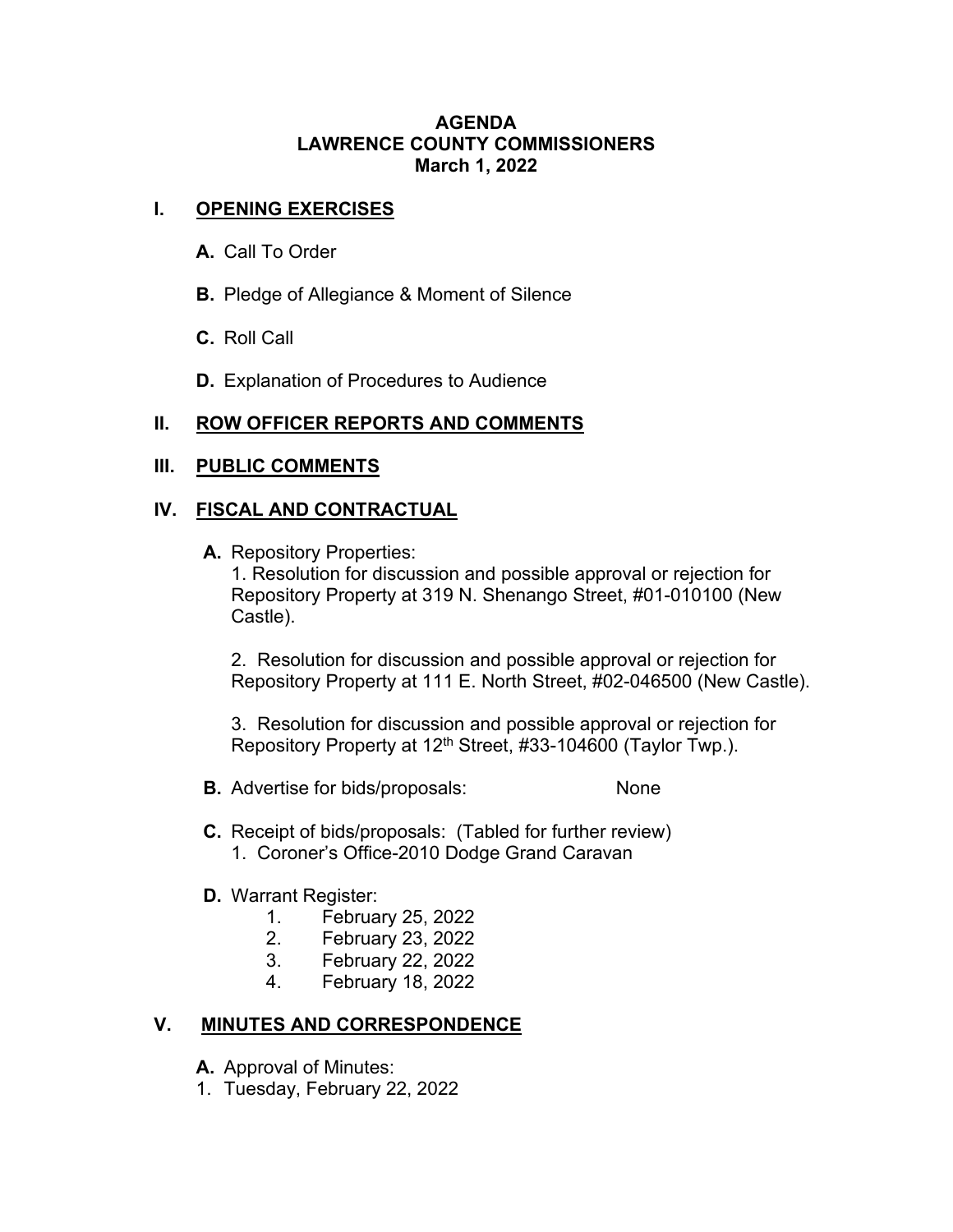- **B.** Presentation of Written Communications:
- 1. Act 14 Apex Companies-Air Quality State Only Operating Permit Application on behalf of Amerikohl Aggregates, Inc., Gardner Mine (Wayne Twp.)

# **VI. REPORTS**

- A. Staff Reports None
- **B.** Commissioner Reports and Comments **MDL**

## **VII. NEW BUSINESS**

**A.** New Resolutions:

# 1. *Budget Amendment (DA Vehicle)*

Resolution for discussion and possible approval to amend the FY 2022 Budget.

## 2. *Transfer of Funds (DA/Jail)*

Resolution for discussion and possible approval for Transfer T-2022-06.

## 3. *Transfer of Funds (Administrative)*

- **a.** DJ Russo from Land & Building Rental to Gas for \$340.00
- **b.** DJ Russo from Land & Building Rental to Electric for \$640.00
- **c.** DJ Russo from Land & Building Rental to Water/Sewage for \$540.00
- **d.** DJ Nicholson from Contingency to Bank Charges for \$200.00
- **B.** Resolutions on the table: None **C.** Resolutions to be taken off the table: None
- 
- **D.** New Resolutions: None
- **E.** Motion to amend the agenda:

# **X. ORDINANCES**

- **A.** On the Table: None
- **B.** For introduction: None